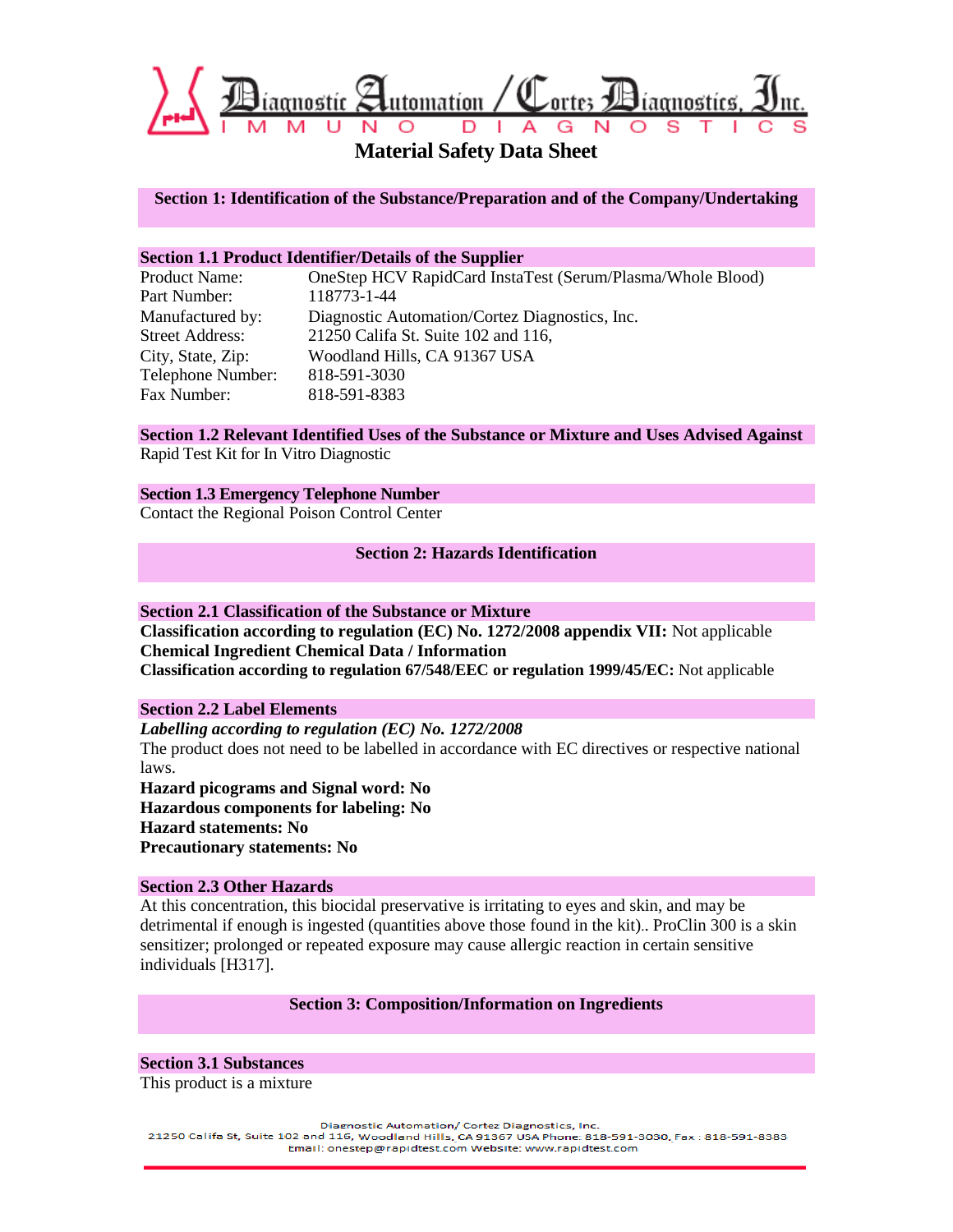

| <b>Section 3.2 Mixtures</b>                                             |            |                   |                         |                                 |              |
|-------------------------------------------------------------------------|------------|-------------------|-------------------------|---------------------------------|--------------|
| <b>Hazardous</b>                                                        | CAS No.    | <b>EINECS No.</b> | <b>REACH</b>            | <b>Classification: Category</b> | $W/W$ %      |
| ingredients                                                             |            |                   | <b>Registration No.</b> | <b>Codes/Hazard statement</b>   |              |
| Mixture of 5-                                                           | 55965-84-9 | N/A               | Not available           | Acute Tox. 3: H301-H311-        | $< 0.001 \%$ |
| Chloro-2-methyl-                                                        |            |                   |                         | H <sub>331</sub>                |              |
| 4-isothiazolin-3-                                                       |            |                   |                         | Skin Corr. 1B: H314             |              |
| one and 2-Methyl-                                                       |            |                   |                         | Skin Sens. 1: H317              |              |
| 2H -isothiazol-3-                                                       |            |                   |                         | Aquatic Acute 1; H400           |              |
| one $(3:1)$                                                             |            |                   |                         | Aquatic Chronic 1; H410         |              |
| Lowest generic cut-off value according to Table 1.1 Annex I: $\geq 0.1$ |            |                   |                         |                                 |              |
| Lowest specific concentration limits according to Table 3.1 Annex VI:   |            |                   |                         |                                 |              |

Skin Corr. 1B; H314 C  $\geq$  0.6 % Skin Irrit. 2; H315: 0,06 % ≤ C < 0.6 % Eye Irrit. 2; H319:  $0.06 \% \leq C \leq 0.6 \%$ Skin Sens. 1; H317: C ≥ 0.0015 %

### **Section 4: First-Aid Measures**

## **Section 4.1 Description of First Aid Measures**

| After inhalation   | Remove person from exposure area to fresh air. If breathing becomes difficult, immediately<br>call for emergency medical assistance. Treat symptomatically and supportively. Generally,                                                                                                       |
|--------------------|-----------------------------------------------------------------------------------------------------------------------------------------------------------------------------------------------------------------------------------------------------------------------------------------------|
|                    | this aqueous product is not a significant inhalation hazard in the kit volumes and<br>concentrations present.                                                                                                                                                                                 |
| After skin contact | Remove contaminated clothing. Flush skin with copious water and wash affected area with<br>soap and water. If blood-to-blood contact occurs or if more severe symptoms develop, consult                                                                                                       |
|                    | a physician.                                                                                                                                                                                                                                                                                  |
| After eye contact  | Flush eyes with copious water for at least 15 minutes. Ensure adequate flushing by separating<br>the evelids with fingers while flushing with water. OBTAIN MEDICAL ATTENTION.                                                                                                                |
| After Ingestion    | If ingested, wash out mouth thoroughly with water, provided the person is conscious, and<br>OBTAIN MEDICAL ATTENTION. Call a physician or the local poison control center. Treat<br>symptomatically and supportively. If vomiting occurs, keep head lower than hips to prevent<br>aspiration. |

**Section 4.2 Most Important Symptoms and Effects, both Acute and Delayed** Not applicable.

## **Section 4.3 Indication of any Immediate Medical Attention and Special treatment needed** Not applicable.

## **Section 5: Fire-Fighting Measures**

#### **Section 5.1 Extinguishing Media**

*Unsuitable extinguishing media:* Not investigate

*Suitable extinguishing media:* The common fire extinguish media can be used

## **Section 5.2 Special Hazards Arising from the Substance or Mixture** Not find yet

Diagnostic Automation/ Cortez Diagnostics, Inc. 21250 Califa St, Suite 102 and 116, Woodland Hills, CA 91367 USA Phone: 818-591-3030, Fax: 818-591-8383 Email: onestep@rapidtest.com Website: www.rapidtest.com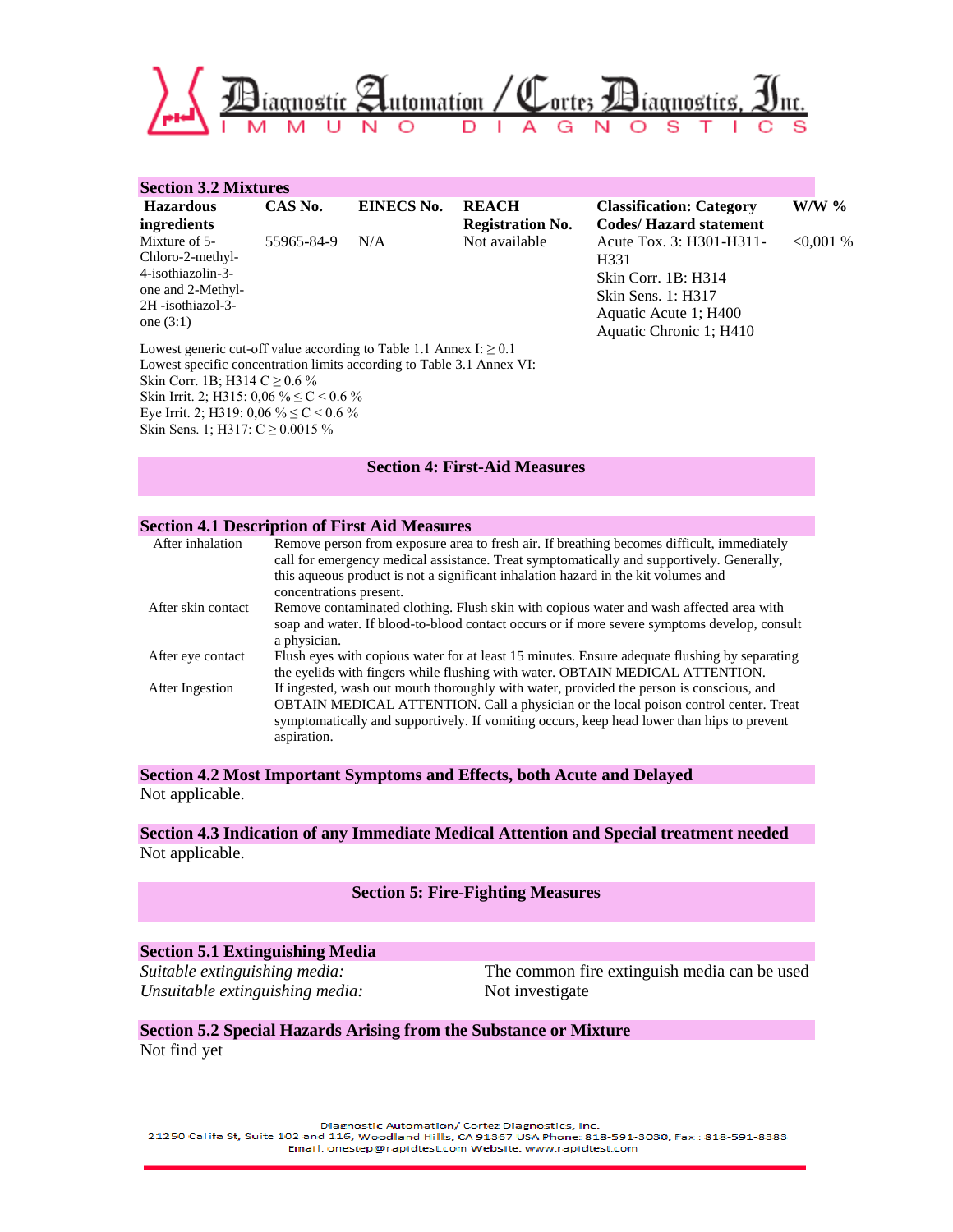

**Section 5.3 Advice for Fire Fighters** Dry-chemical fire extinguisher

**Section 6: Accidental Release Measures**

#### **Section 6.1 Personal Precautions, Protective Equipment and Emergency Procedures**

Avoid direct contact with skin, eyes, mucous membranes and clothing by wearing appropriate lab personal protective equipment (PPE) including gloves, lab coat and eye/face protection.

## **Section 6.2 Environmental Precautions**

Avoid release to the environment.

#### **Section 6.3 Methods and Material for Containment and Cleaning Up**  Clean up with broom.

**Section 6.4 Reference to Other Sections** Collect material and dispose of waste according to section 13.

## **Section 7: Handling and Storage**

## **Section 7.1 Precautions for Safe Handling**

**General hygiene measures:** Do not eat, drink or smoke in the area where specimens and kits are handled. Wash hands after use.

Contaminated clothing and protective equipment must remove before entering eating areas.

### **Section 7.2 Conditions for Safe Storage, Including any Incompatibilities**

**Information about storage conditions:** Note the storage conditions on product packaging. **Requirements for storage rooms and containers:** Store in a cool dry place.

## **Section 7.3 Specific End Uses**

Rapid chromatographic immunoassay for the qualitative detection of antibody to HCV in human whole blood, serum or plasma specimen.

## **Section 8: Exposure Controls/Personal Protection**

### **Section 8.1 Control Parameters**

The product does not contain any relevant quantities of materials with critical values that have to be monitored in the workplace.

**Section 8.2 Exposure Control**

### **Section 8.2.1 Appropriate Engineering Controls**

Handle in accordance with good industrial hygiene and safety practice. Wash hands before breaks and at the end of workday.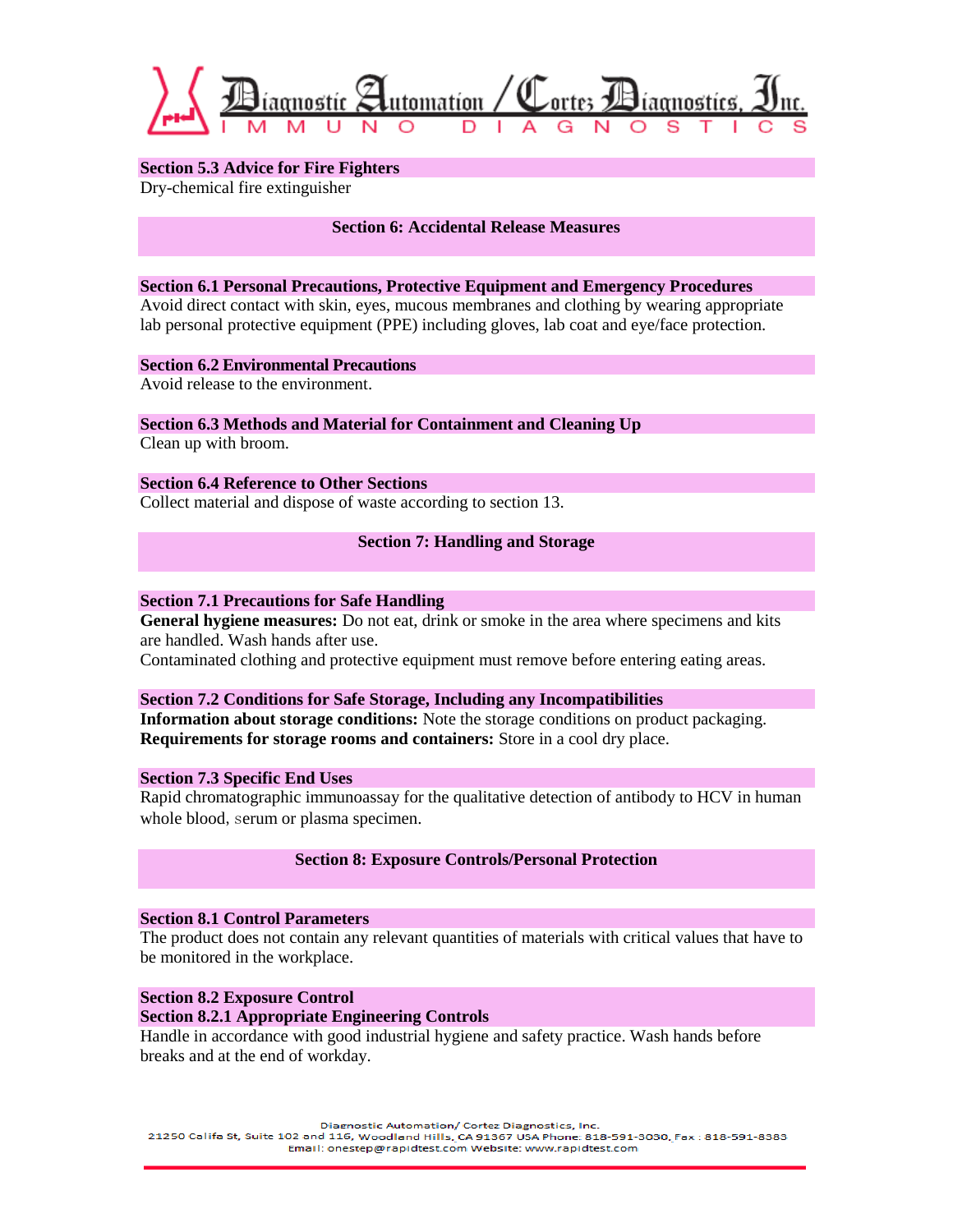

#### **Section 8.2.2 Personal Protective Equipment**

*Respiratory protection* Not required *Protective gloves* Disposable gloves *Material of gloves* Latex/natural rubber

*Eye Protection* **Safety glasses**<br> **Body protection CALC 2008 Lab** coat **Body** protection

*General protective and hygienic measures:* Adhere to good laboratory practices (GLP) Wash hands before breaks and at the end of work. *Penetration time of glove material* Gloves resistance is not critical when the product is handled according to the instruction for use.

#### **Section 8.2.3 Environmental Exposure Controls**

There are no special precautions and measures. See section 6 and 7

#### **Section 9: Physical and Chemical Properties**

#### **Section 9.1 Information on Basic Physical and Chemical Properties**

| <b>Physical State:</b>         | Solid                                                                      |
|--------------------------------|----------------------------------------------------------------------------|
| Colour:                        | White appearance and some content of the test strip is purple              |
| Odour:                         | tasteness                                                                  |
| Odour threshold:               | Not established                                                            |
| Flash point:                   | Not established                                                            |
| Self-igniting:                 | Product is not known to be self-igniting                                   |
| Danger of explosion:           | There is no substances in the kit could lead to the danger of<br>explosion |
| Melting point:                 | Not established                                                            |
| Boiling point:                 | Not established                                                            |
| Vapour pressure:               | Not established                                                            |
| Density $(20^{\circ}C)$ :      | Not established                                                            |
| $pH$ -value at $20^{\circ}C$ : | Not established                                                            |

## Solubility in water: The product almost could not solute in the water

#### **Section 9.2 Other Safety Information**

No

### **Section 10: Stability and Reactivity**

## **Section 10.1 Reactivity**

The product is stable in accordance with the recommended storage conditions.

### **Section 10.2 Chemical Stability**

All the chemicals in the test kits are stable.

#### **Section 10.3 Possibility of Hazardous Reactions**

Almost Impossible

#### **Section 10.4 Conditions to Avoid**

High humidity and the temperature out of 2-30℃

Diagnostic Automation/ Cortez Diagnostics, Inc.

21250 Califa St, Suite 102 and 116, Woodland Hills, CA 91367 USA Phone: 818-591-3030, Fax: 818-591-8383 Email: onestep@rapidtest.com Website: www.rapidtest.com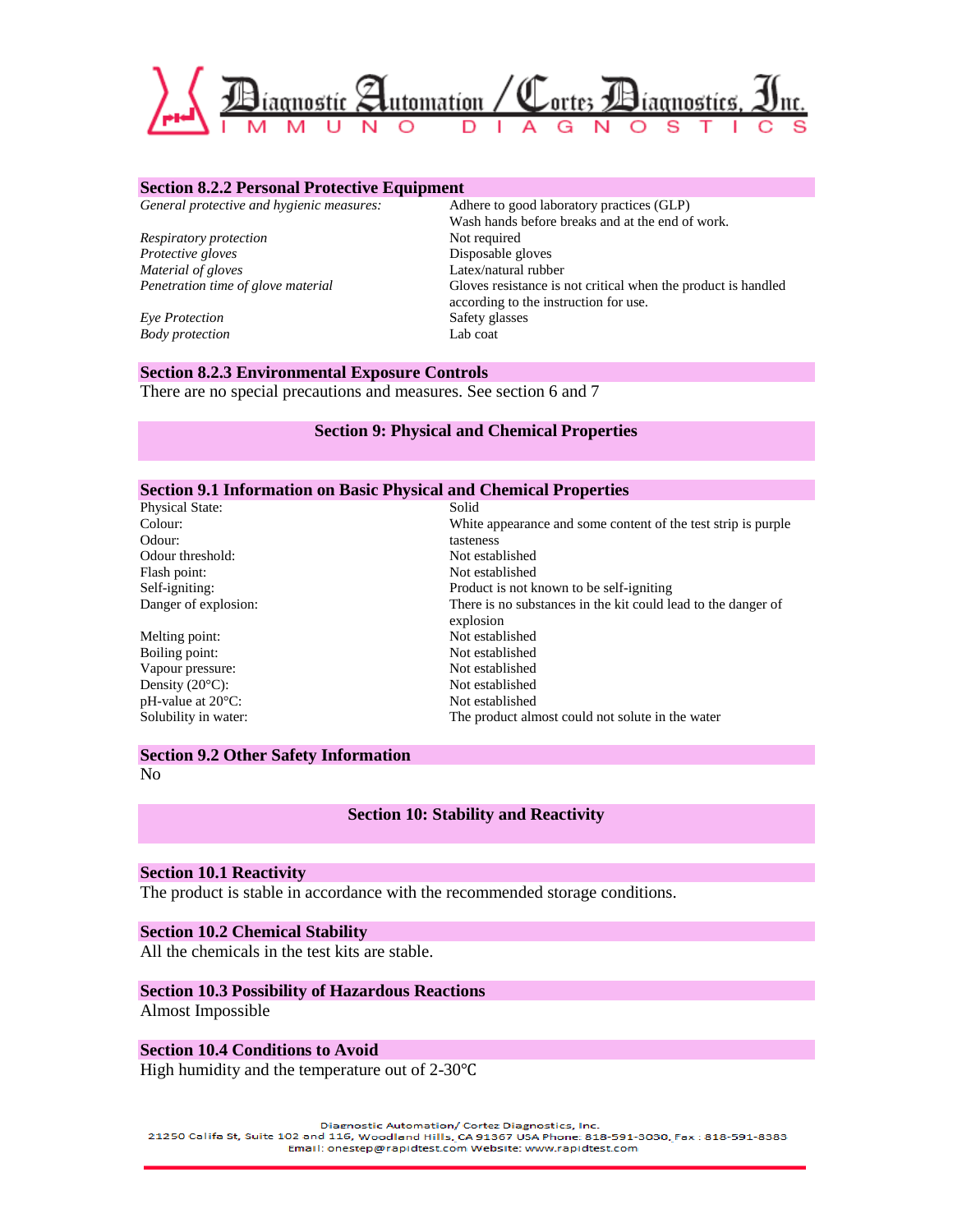

#### **Section 10.5 Incompatible Materials** No

### **Section 10.6 Hazardous Decomposition Products**

No

## **Section 11: Toxicological Information**

## **Section 11.1 Information on Toxicological Effects (Mixture)**

| Acute toxicity:            | Quantitative date on the toxic effects of this product is not        |
|----------------------------|----------------------------------------------------------------------|
|                            | available.                                                           |
| Irritation:                | Irritating to skin and severely irritating or corrosive to eyes and, |
|                            | with greater exposures, can cause eye damage, including              |
|                            | permanent impairment of vision or blindness.                         |
| Corrosivity:               | Corrosive to eyes; with greater exposures may cause eye injury.      |
|                            | Harmful if swallowed.                                                |
| Sensitisation:             | Contains a small volume of a very dilute, sensitizing preservative   |
|                            | $(ProClinTM 300)$ . Though the potential for an allergic response is |
|                            | greatly reduced by the dilution, sensitization threshold is          |
|                            | unknown; thus, handle accordingly.                                   |
| Repeated dose toxicity:    | Not yet investigate.                                                 |
| Carcinogenicity:           | Not yet investigate.                                                 |
| Mutagenicity:              | Not yet investigate.                                                 |
| Toxicity for reproduction: | No reproductive toxic effect known.                                  |

### **Section 12: Ecological Information**

## **Section 12.1 Toxicity**

No data available

# **Section 12.2 Persistence and Degradability**

No data available

## **Section 12.3 Bio accumulative Potential**

No data available

## **Section 12.4 Mobility in Soil**

No data available

## **Section 12.5 Results of PBT and vPvB assessment**

PBT/vPvB assessment not available as chemical safety assessment not required/not conducted

# **Section 12.6 Other Adverse Effects**

No data available

Diagnostic Automation/ Cortez Diagnostics, Inc. 21250 Califa St, Suite 102 and 116, Woodland Hills, CA 91367 USA Phone: 818-591-3030, Fax: 818-591-8383 Email: onestep@rapidtest.com Website: www.rapidtest.com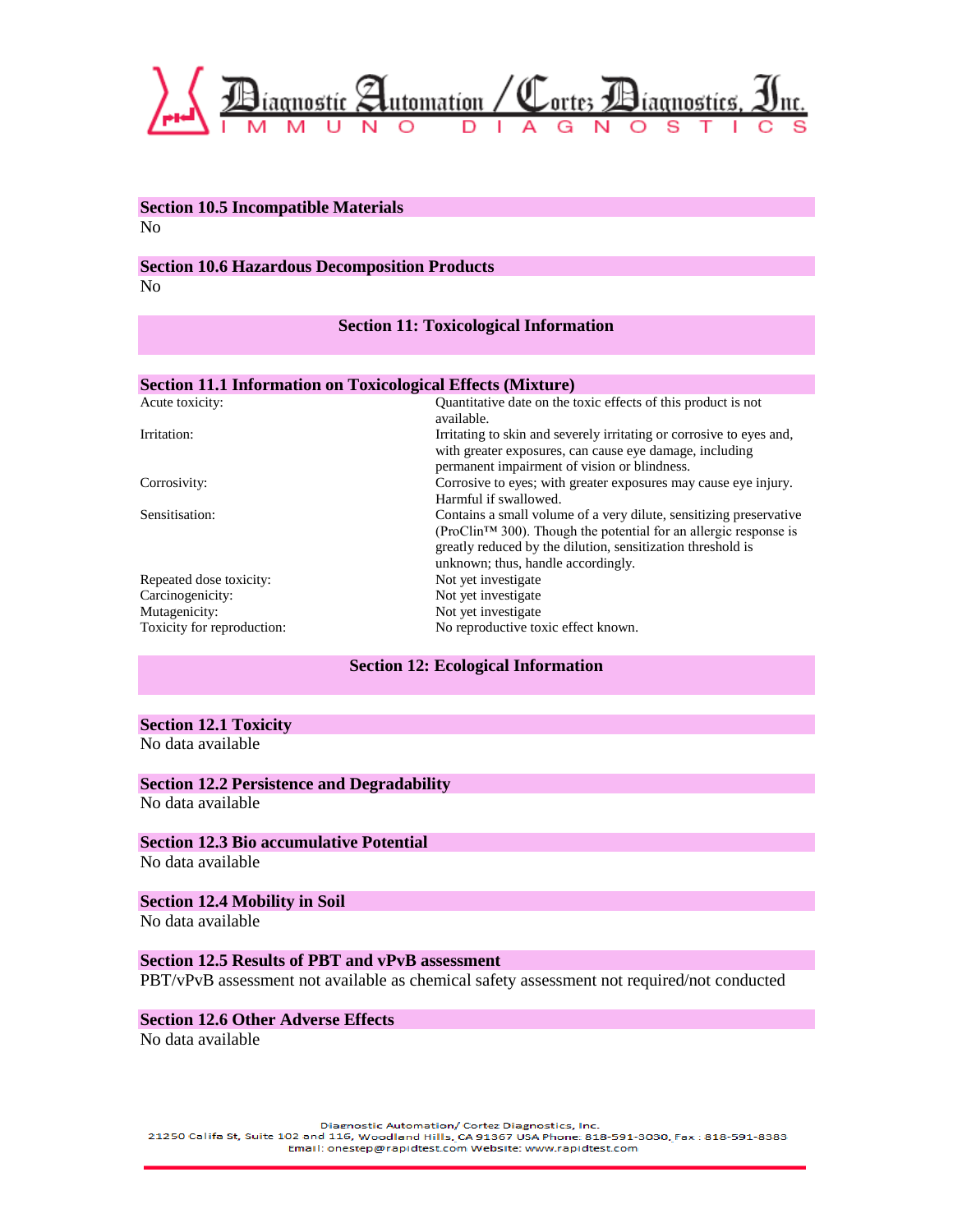

#### **Section 13: Disposal Considerations**

#### **Section 13.1 Waste Treatment Methods**

| Product:                  | Chemical residues and remains should be routinely handled as special waste. This<br>must be disposed of in compliance with anti-pollution and other laws of the<br>country concerned. To ensure compliance we recommend that you contact the<br>relevant (local) authorities and/or an approved waste-disposal company for<br>information. |
|---------------------------|--------------------------------------------------------------------------------------------------------------------------------------------------------------------------------------------------------------------------------------------------------------------------------------------------------------------------------------------|
| European waste catalogue: | 180103 wastes whose collection and disposable is subject to spezial<br>requirements in order to prevent infection.                                                                                                                                                                                                                         |
| Packaging:                | Disposal must be made in accordance with local waste management regulations.<br>Contaminated packaging must be disposed of in the same manner as the product.<br>Non-Contaminated packaging materials may be recycled. Contact your local<br>service providers for further informations.                                                   |

#### **Section 14: Transport Information**

#### **Section 14.1 UN Proper Shipping Name**

ADR/RID: Not dangerous goods IMDG: Not dangerous goods IATA: Not dangerous goods

**Section 14.2 Transport Hazard Class** ADR/RID: - IMDG: - IATA: -

#### **Section 14.3 Packing Group**

ADR/RID: - IMDG: - IATA: -

#### **Section 14.4 Environmental Hazards**

**ADR/RID / IMDG-Code / ICAO-TI / IATA-DGR: yes / no** √ **Marine Pollutant :** yes / no √

#### **Section 14.5 Special Precautions for User**

See sections 6-8

## **Section 14.6 Transport in Bulk According to Annex II of MARPOL 73/78 and the IBC Code**

Delivery will only be taken in suitable and regulatory approved packaging

#### **Section 15: Regulatory Information**

**Section 15.1 Safety, Health and Environmental Regulations/Legislation Specific for the Substance or Mixture**  *EU regulations:* This safety data sheet complies with the requirements of Regulation (EC) No.

1907/2006.

#### **Section 15.2 Chemical Safety Assessment**

The mixture was not subjected to security assessment

Diagnostic Automation/ Cortez Diagnostics, Inc. 21250 Califa St, Suite 102 and 116, Woodland Hills, CA 91367 USA Phone: 818-591-3030, Fax: 818-591-8383 Email: onestep@rapidtest.com Website: www.rapidtest.com